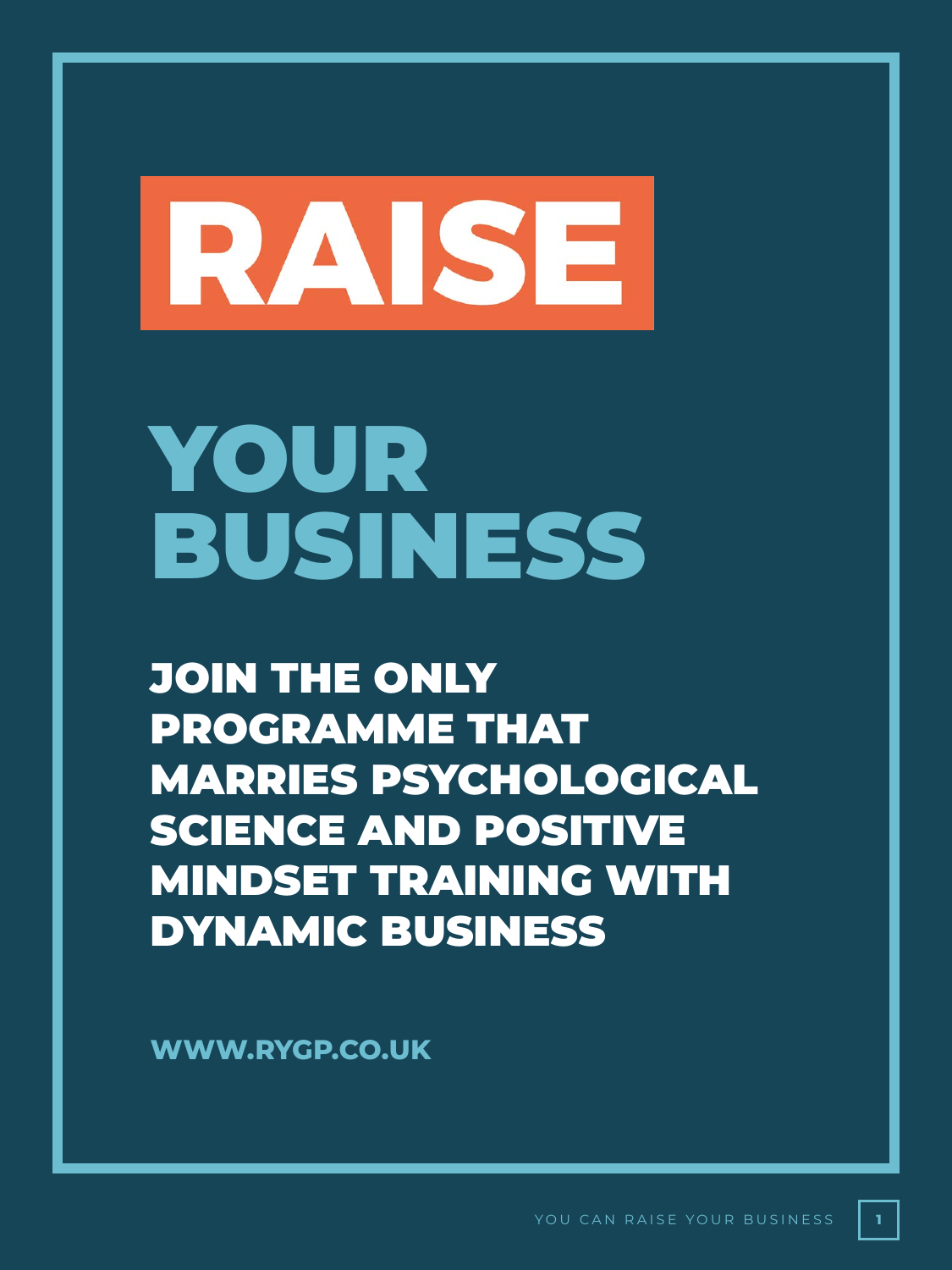#### **Who is You Can RAISE Your Business for?**

**Starting!** You have a banging idea, but you're not sure how to bring your business ambitions alive?

You have some or no idea, but are busting to be your own boss and start a life-changing business?

**Re-Setting!** You're already in business but you would like some pep and process to re-set and respond to the post-COVID world?

**Upscaling!** Your business is going well but you want to burst through the barriers to growth and climb learning curves with speed, authenticity and without worry?

### WHERE ARE YOUR ISSS JRNEY?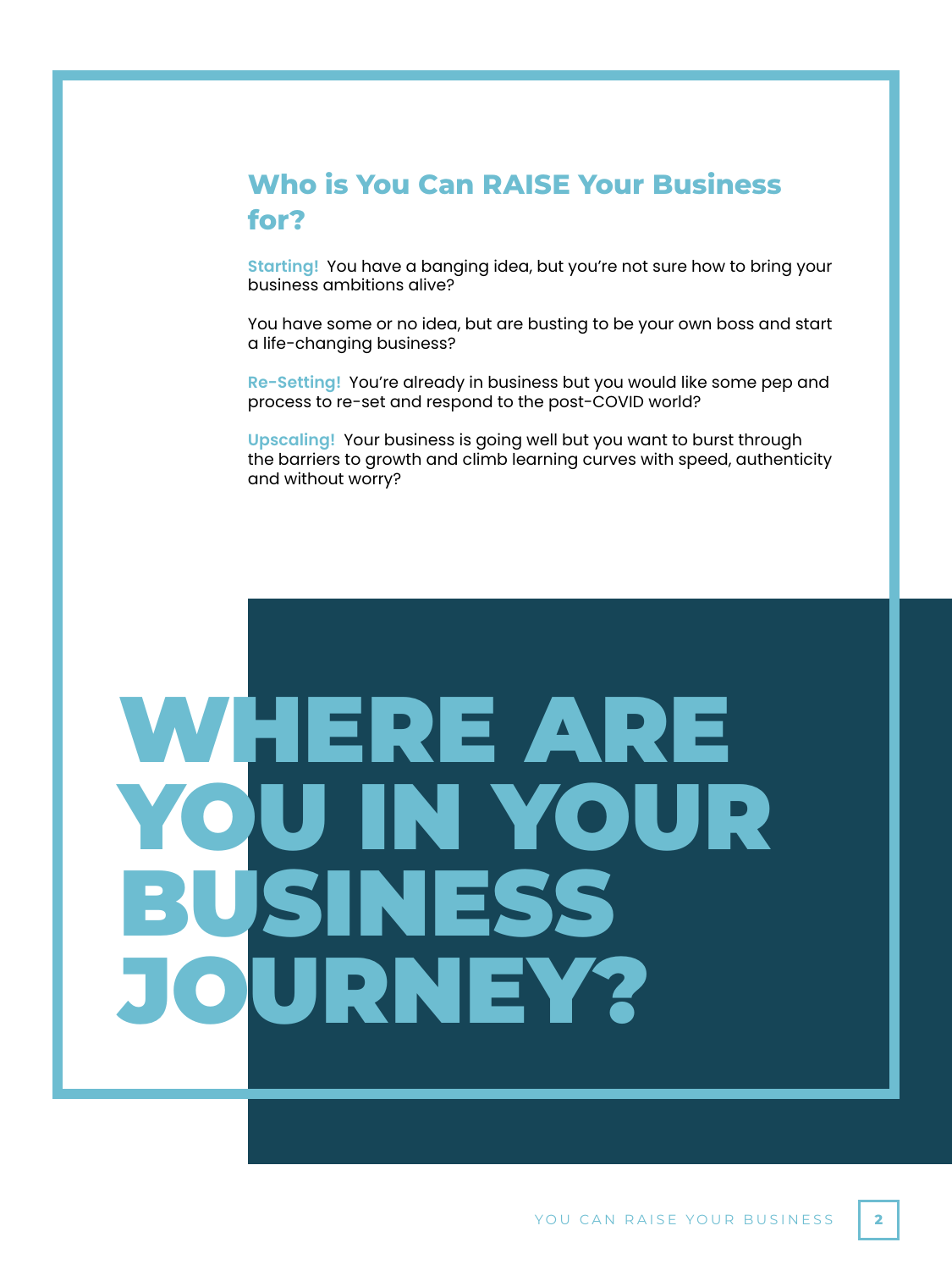### HELLO THERE!



"For 25+ years, I'm proud to say that my **RAISE** team and I have transformed the lives of several thousand individuals, and several hundred businesses.

We do it by using the lessons learned from my early rollercoaster years as a serial entrepreneur, from making a million, losing it all and then re-building sustainably.

We do it by tapping into the DNA of outstanding people and world class businesses, capturing their magic 'way' of achieving success, modelling it and sharing it through our **RAISE** coaching programmes.

**RAISE** Your Business is the ONLY programme available that marries psychological science and positive mindset training with dynamic business growth strategies and processes.

We'd love you to come and join us, online or live, and enjoy tucking into an abundance of real and juicy case studies and proven tools that we guarantee will take you and your business to the next level whilst avoiding the costly mistakes that Business Schools don't tell you."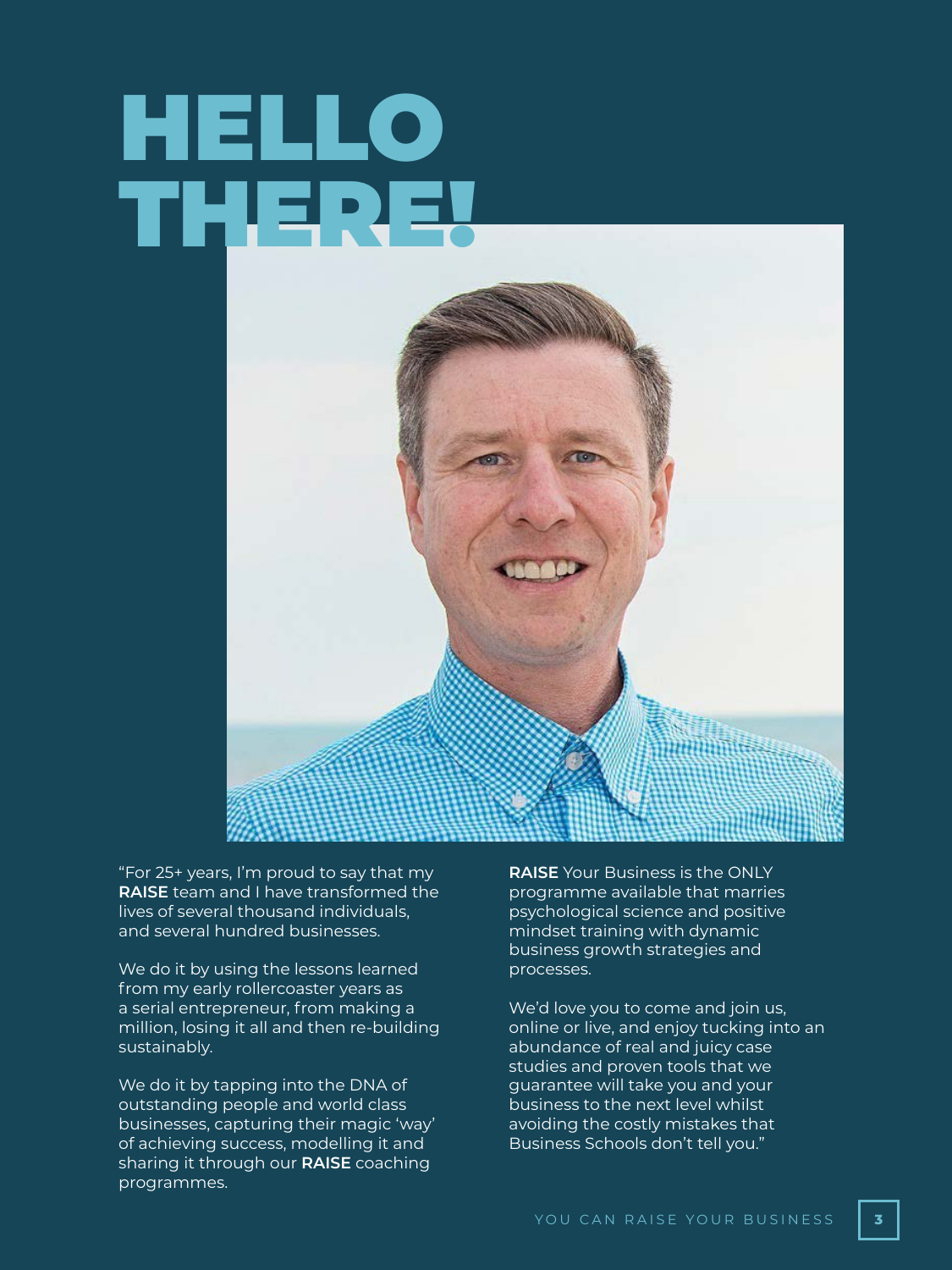### WHAT YOU WILL LEARN.

Join Stalkie and his talented RAISE coaching team for a series of 'how-to' practical blueprints, featuring on-demand videos, unique interactive exercises and engaging resources.

### **Untap your desire and potential to build the mindset and entrepreneurial muscle required to grow your life-changing business**

- Create a purposeful, innovative, high engagement culture from day one using the assets you already have, playing to your strengths
- **Define and understand your ideal target audience, establish exactly where they hang** out and identify the most effective marketing platforms to entice them
- **Bring your big ideas alive and focus on strategies that meet your clients' needs and solve** their problems
- **Discover and embed the fundamental processes and disciplines critical to the smooth** running of a significant business
- Most importantly, enjoy creating a flourishing work life based on good profit and contributing to the prosperity and welfare of your colleagues, clients and community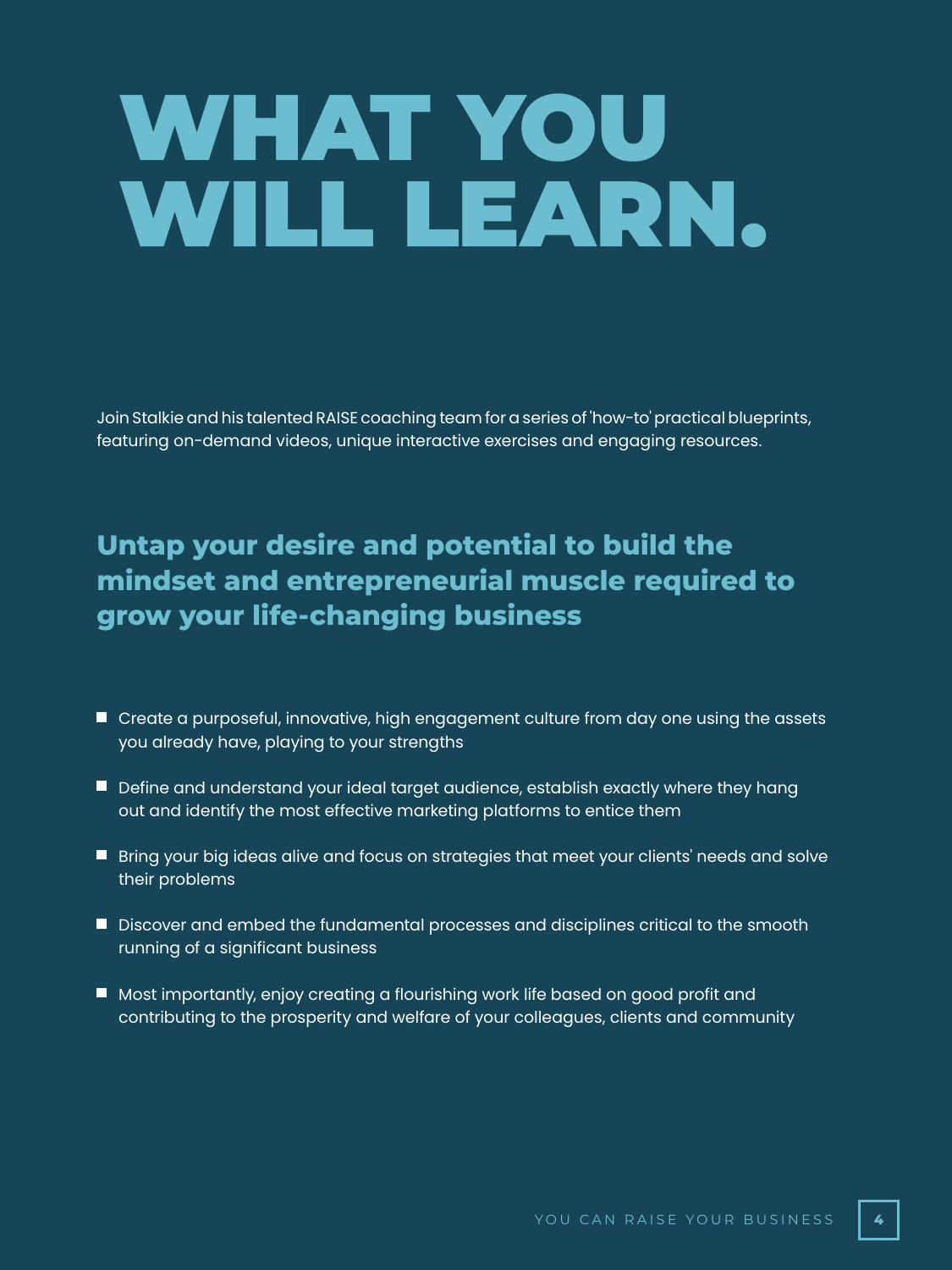### RAISE YOUR BUSINESS COURSE CONTENT

#### **What does the RAISE Your Business Programme look like?**

The RAISE Your Business programme consists of 12 x 120 minute action-packed courses, offering a blend of live, on-demand and self-directed material - all of which can be used straight away in your working day.

Whether you prefer live, individual or peer-to-peer learning sessions with a RAISE Mentor, or self-directed online learning, our RAISE Academy digital platform gives you the option to learn at your own pace and place, using any devise with internet access.



YOUR HERITAGE & UNIQUE SELLING PROPOSITION RYB COURSE 1

How to create your compelling heritage, brand story and Unique Selling Proposition in 5 easy steps.



#### RYB COURSE 2

HOW TO MAKE MISSION & VISION THE ROCKS OF YOUR BUSINESS

How to define your why? and how? and bring them alive in everything your business does.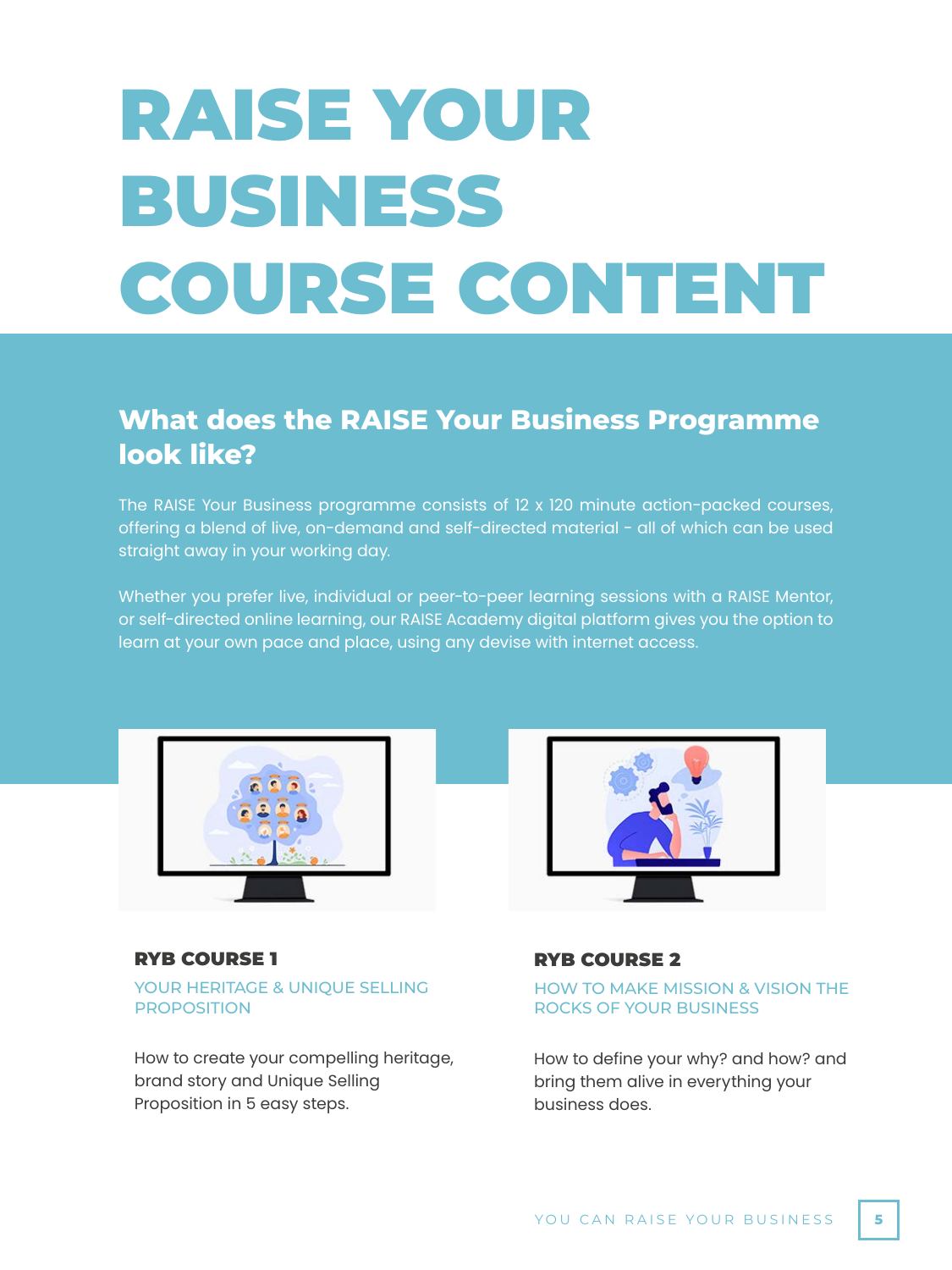

#### RYB COURSE 3

WHY CORE VALUES ARE YOUR BUSINESS'S TRUE NORTH

The 5 big benefits of core values and 12 secrets of how to embed them into the personality, culture and sustainable growth of your business.



#### RYB COURSE 4

THE 10 DAILY BEHAVIOURS GUARANTEED TO BOLSTER BELIEF IN YOUR BUSINESS

Discover the 10 psychological musthave behaviours of self-belief, how to goal-set and apply them daily in your business.



#### RYB COURSE 5

#### HOW TO NAIL YOUR IRRESISTIBLE BUSINESS OFFERING IN 6 SIMPLE **STEPS**

Getting your offering right is the dynamo that will convert your energy into sales - learn the fool proof model for wowing and winning loyal clients.



#### RYB COURSE 6

#### YOUR 6 STEP SEQUENCE TO PROACTIVELY & ETHICALLY SMASHING YOUR SALES TARGETS

How to use the RAISE 6-step process to increase quote conversion, transaction value and frequency, lifetime value of each client, margin and recommendations.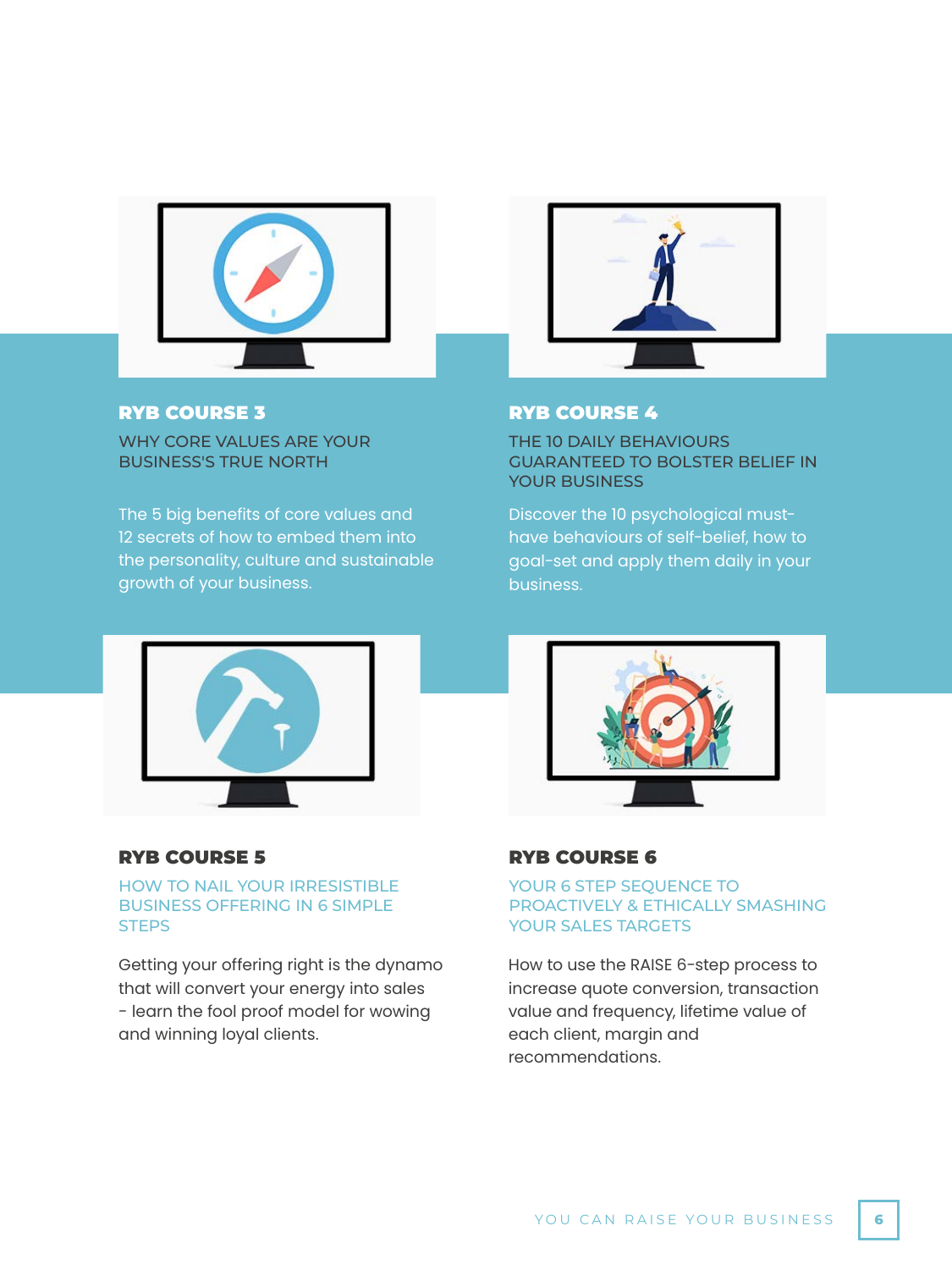

#### RYB COURSE 7

HOW TO USE CUSTOMER FEEDBACK & MEASUREMENT TO UPSCALE PROFIT

How to build highly engaged customers and sustainable profit using 3 trailblazing techniques to gather and measure high quality data, insights and feedback.



#### RYB COURSE 8

HOW TO USE COLLEAGUE FEEDBACK & MEASUREMENT TO UPSCALE YOUR PEOPLE

How to use 6 tools to measure and create highly engaged colleagues - the backbone to building a successfully, sustainable and joyful culture.



#### RYB COURSE 9

ACCOUNTABILITY! - HOW TO MAKE SURE YOU, YOUR COLLEAGUES AND YOUR CLIENTS GET THE RIGHT THINGS DONE!

How to build a massively effective accountability strategy for you to develop, grow and manage your colleagues.



#### RYB COURSE 10

HOW TO PRESENT WITH PASSION, AUTHENTICITY & PIZZAZZ

How to achieve a brilliant presenter's mindset, how to use the neuroscience of storytelling together with 16 hacks to master your audience.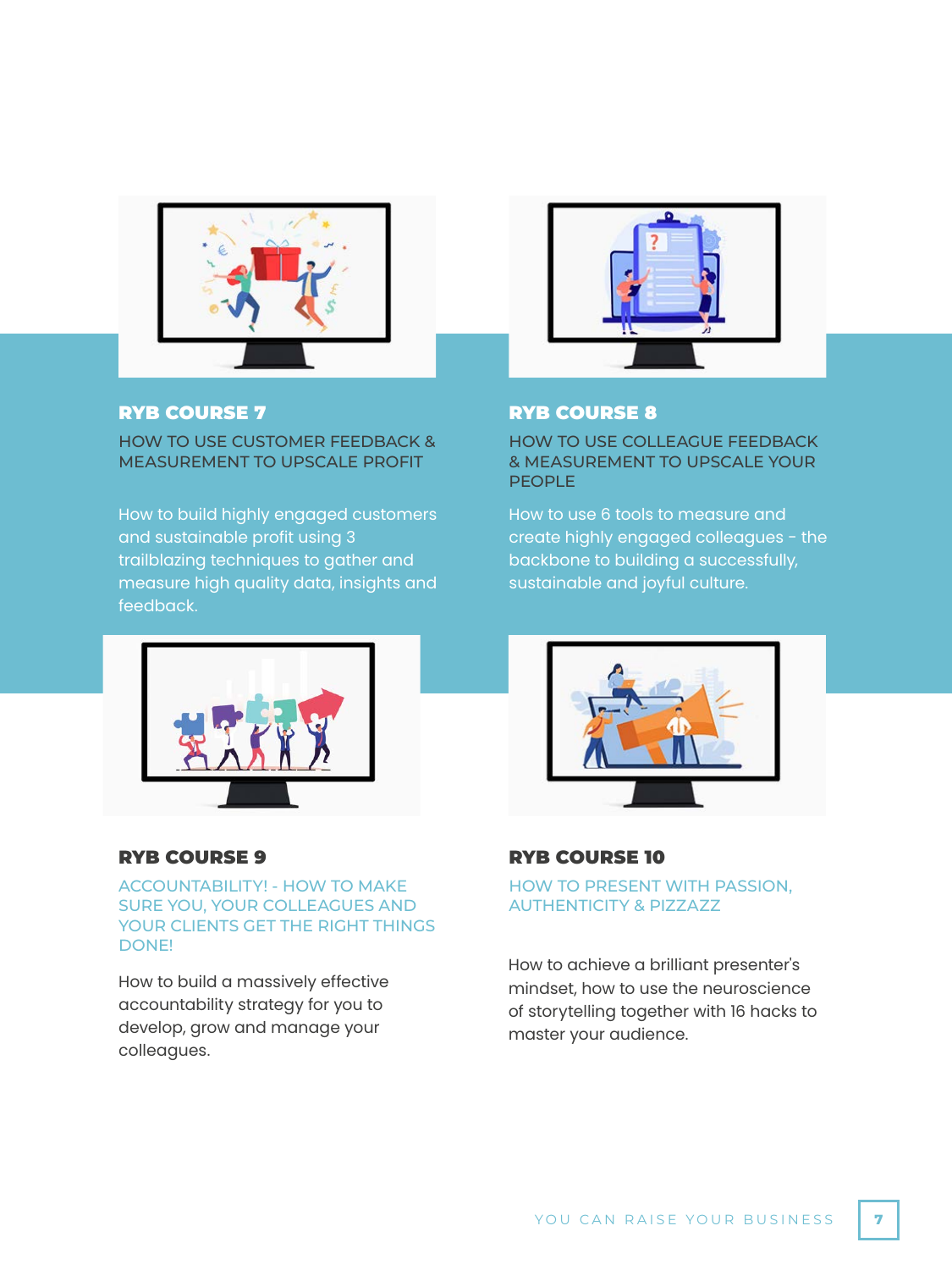

#### HOW TO SIZZLE YOUR DIGITAL AND ONLINE PRESENCE RYB COURSE 11

5 steps and 9 tools to build a digital marketing strategy to attract, convert, close and delight visitors to your website socials and blog.



#### RYB COURSE 12

YOUR MONEY MATTERS! 7 TERRIFIC TRIGGERS TO DRIVER PROFITABILITY

7 key financial management habits, from business plan and cashflow to getting clients to pay on time, which your business needs to fuel profitability and growth.

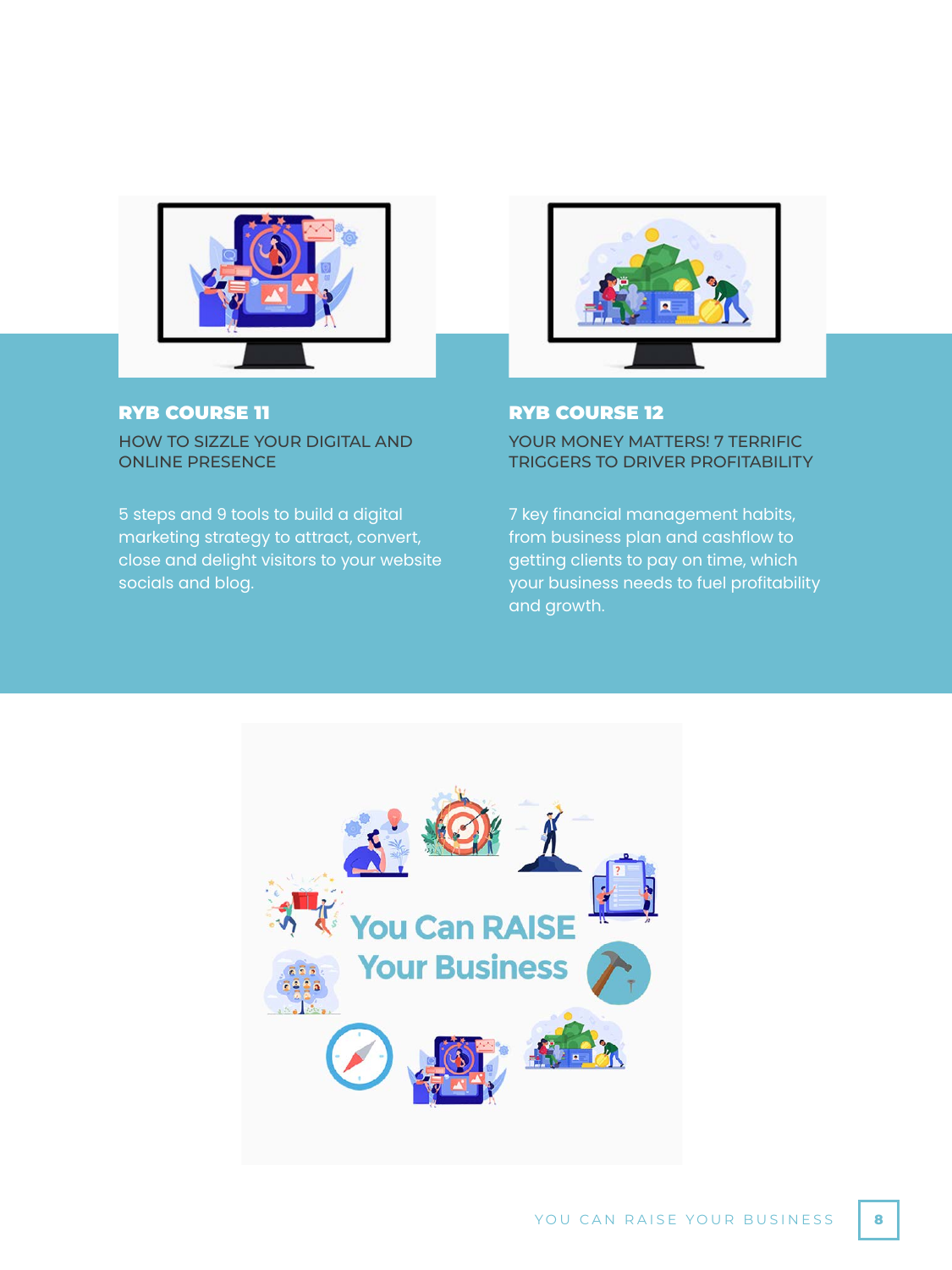



#### ONLINE ONLY

- Self-Learn
- On-demand
- (90 minutes per course)

| <b>PER COURSE</b> | <b>FE57</b> |
|-------------------|-------------|
| FULL PROGRAMME.   | £547        |



- Self-Learn
- On-demand
- (90 minutes per course)
- Plus scheduled Live PEER TO PEER GROUP COACHING with a RAISE Coach (1 hour per course, via Zoom)

| <b>PER COURSE</b>                 | <b>FE97</b> |
|-----------------------------------|-------------|
| <b>FULL PROGRAMME</b>             | £907        |
| FULL PROGRAMME (3 instalments of) | FE 555      |

**9**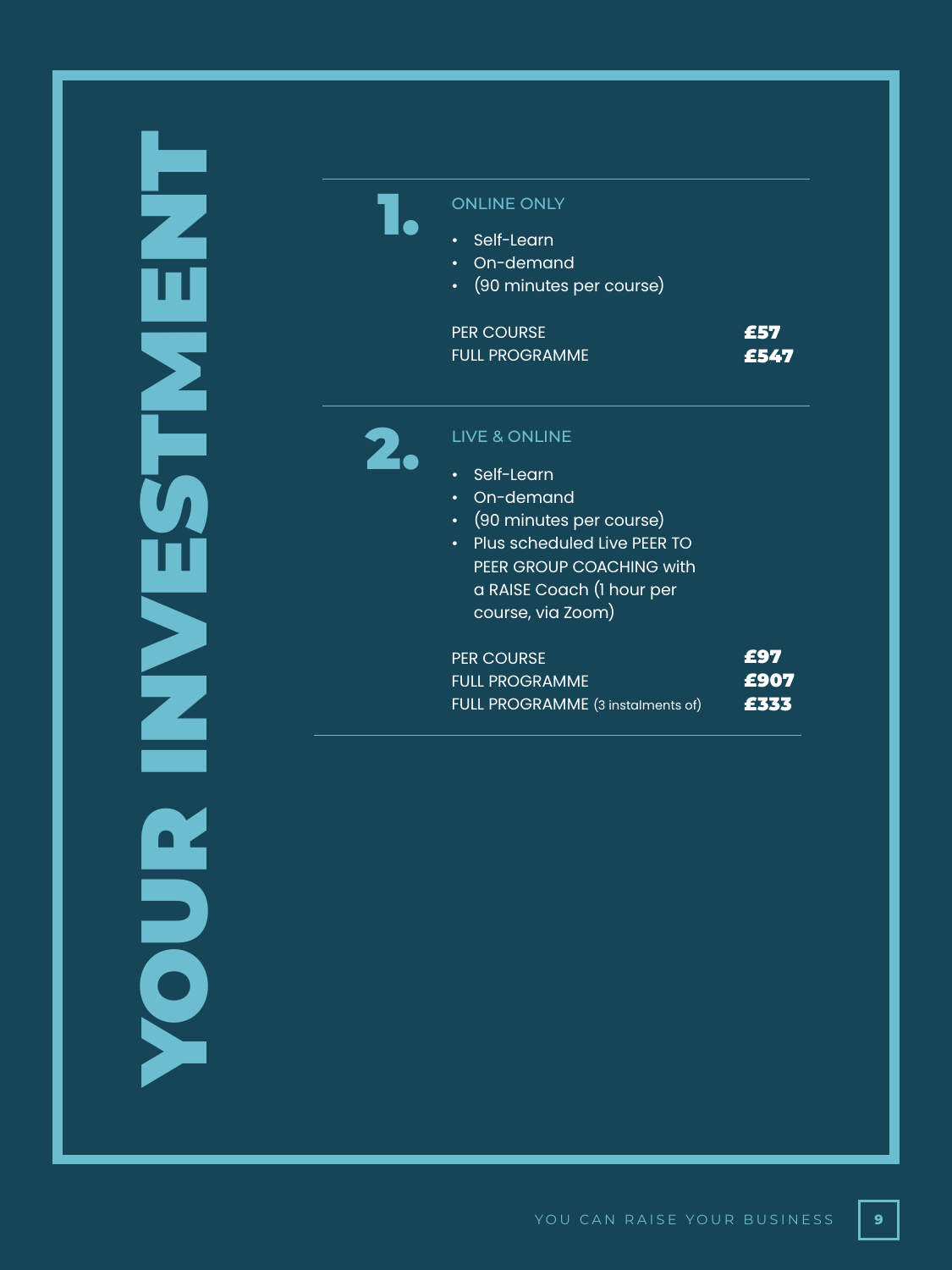### OUR RAISE MISSION & VISION

#### OUR VISION

To give people their passion to ignite their potential.

#### OUR MISSION

To make the world happier and more fulfilled.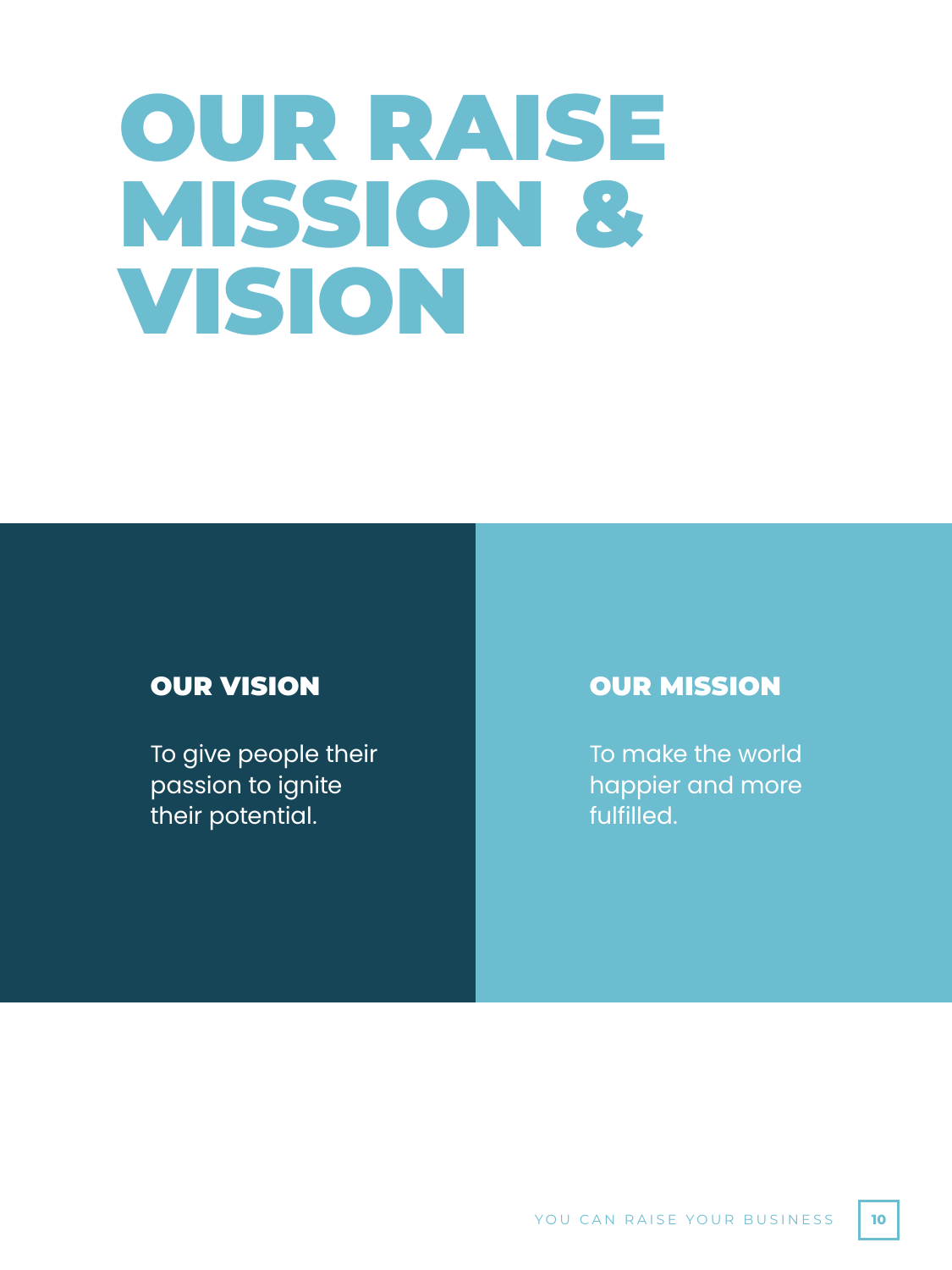### OUR CORE VALUES

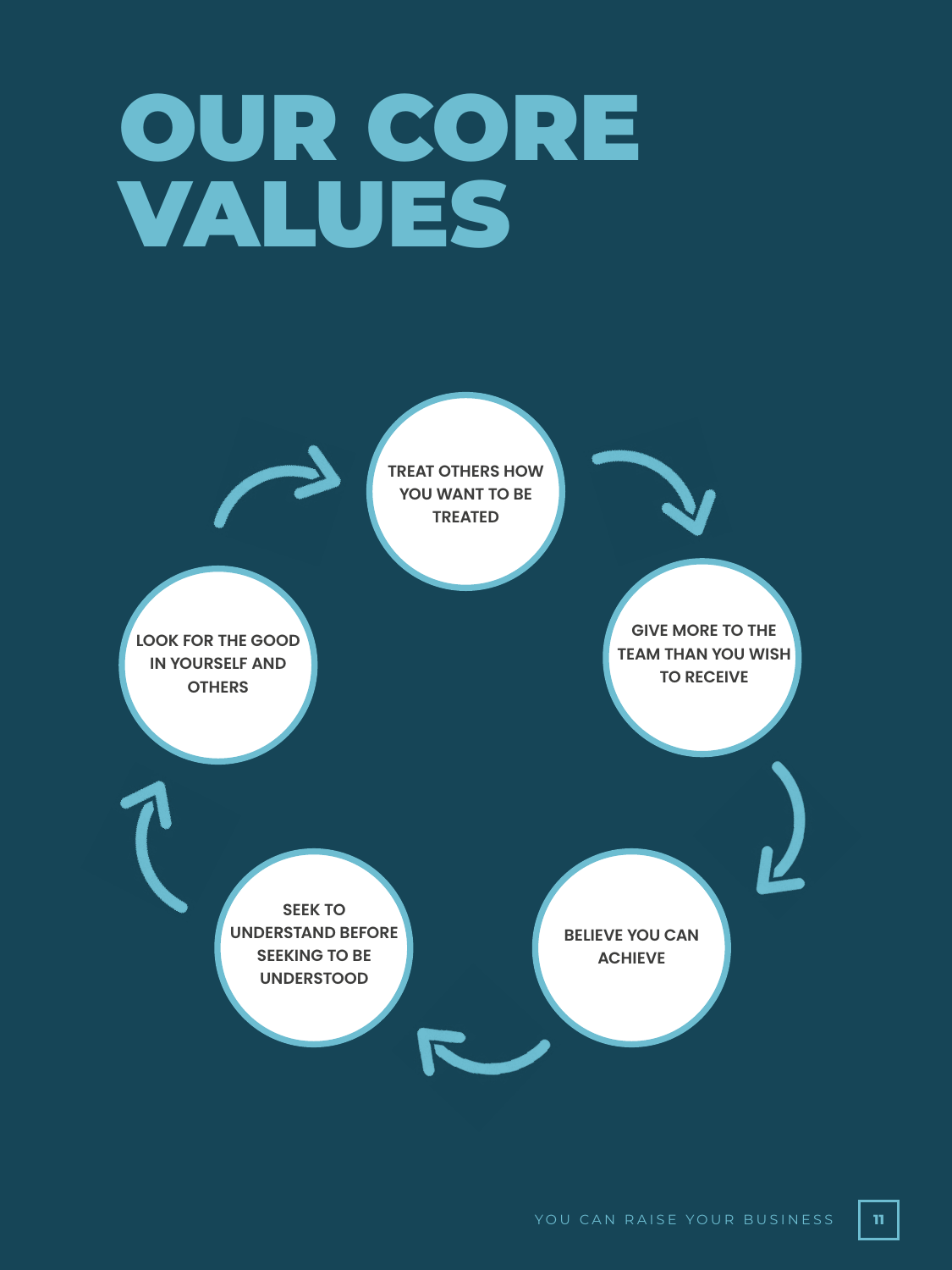### WHAT OUR RAISE DELEGATES SAY



FOUNDER, CARPHONE WAREHOUSE SIR CHARLES DUNSTONE

"You have to try Stalkie to believe and see the reaction you get in colleagues because it is absolutely transformational. He has made a real difference to our business but done it for the right reasons because he absolutely unlocks the potential in people rather than teach them to be better robots for the company."



THE REGENERATION NURSE SALLY-ANN DALL

"Following my own miraculous recovery from a lifetime of chronic illness using a holistic health model and life coaching of which RAISE has been a vital part, I was motivated to use my 15 years of being a nurse to retrain as a health and wellness consultant. The amazing RAISE Your Business programme has given me the kickstart and clarity I needed to bring the vision for my business alive!"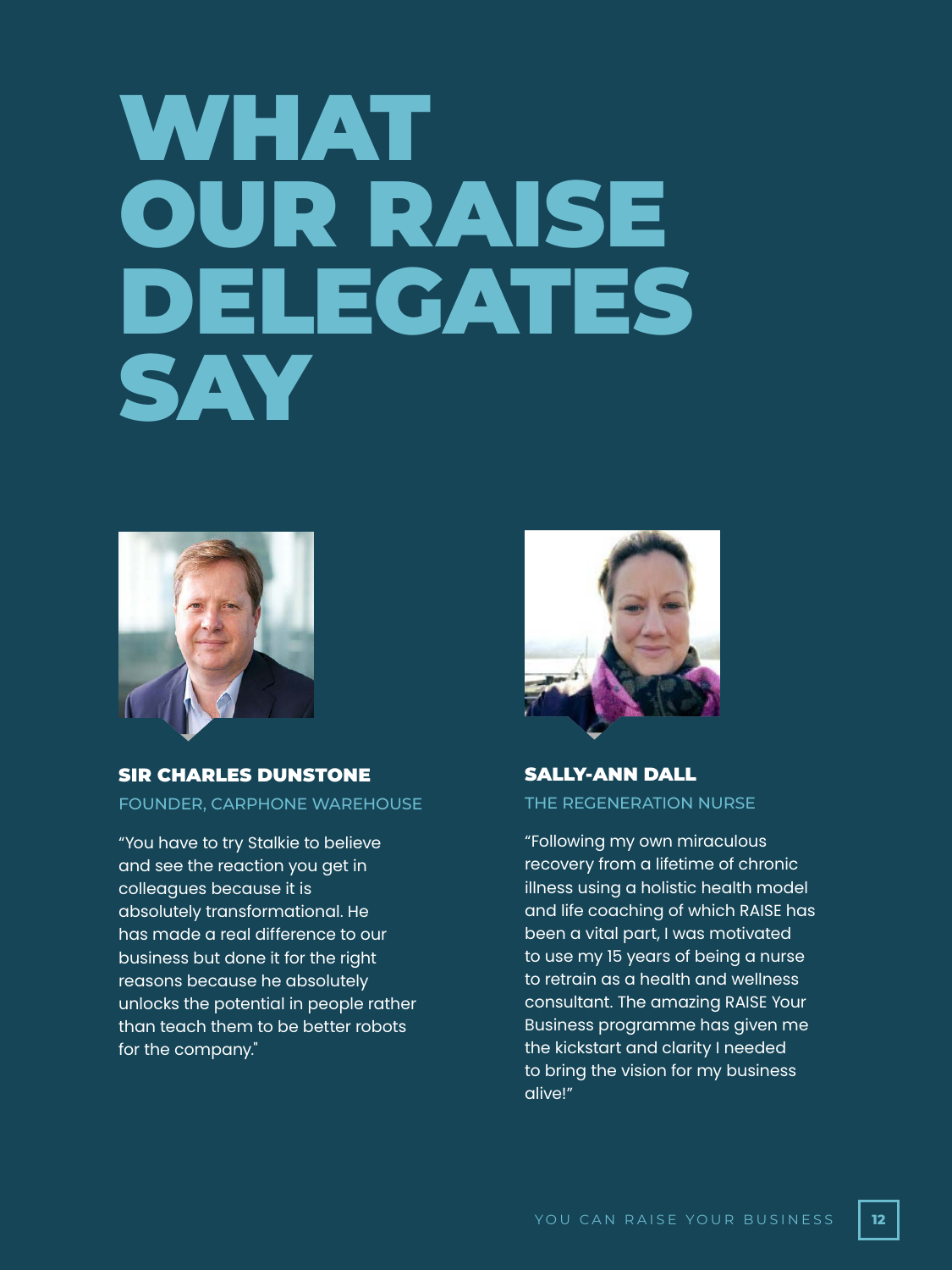

CEO & ENTREPRENEUR FRANK SHIVERS

"Stalkie gave me the belief in myself that I never had! I was an average pub landlord destined for an average life because I didn't believe I could get any better. RAISE literally lifted me up and changed my life. The path started with winning Publican of the Year. It then moved on to owning a group of bars and restaurants. I also ran for Westminster as an MP, became a director/shareholder of a Fortune 500 company and have owned several companies."



#### ANDREW HARRISON

CHAIRMAN CARPHONE WAREHOUSE, CHAIRMAN WHOCANFIXMYCAR.COM, FOUNDER PARTNER FRESTON ROAD **VENTURES** 

"One of the great things Paul has given me is courage. Courage to do the right things, as a business leader, is incredibly hard because its millions and millions of pounds of decisions that you make. He's given me the courage to believe that I want to create a legacy and a business that people are incredibly proud to work in."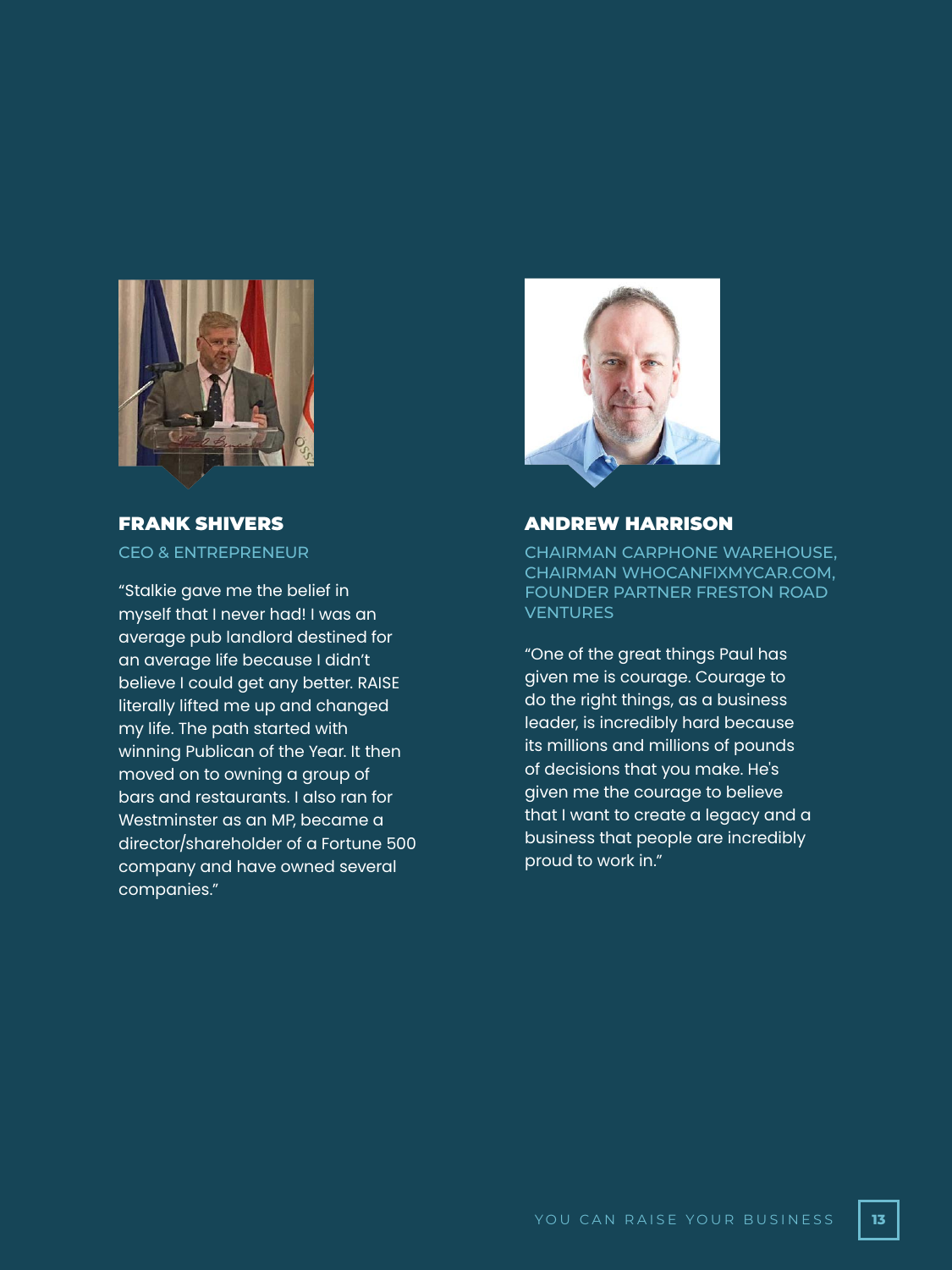

GOLDEN BEAR THERAPIES JESS ADSHEAD

"Learning how to overcome blocks and fears has made me a new woman. For the first time in my life I can see a clear and positive future. I now have a thriving business educating, motivating and supporting people dealing with mental, emotional and physical challenges in creating the life they deserve. Stalkie, his team and the RAISE programmes have been my rocks in achieving this."



EX RETAIL DIRECTOR SOFA WORKSHOP, LEADERSHIP & PERSONAL COACH MARK ELLIOTT

"Paul is a remarkable man – genuine, authentic and an incredible coach and mentor. I have benefited greatly from Paul's guidance and appreciate his tried, tested approach. He is an extremely kind and generous man who only wishes to help people reach their best. I would wholeheartedly recommend him to any business small or large looking to improve engagement, customer satisfaction and financial results."